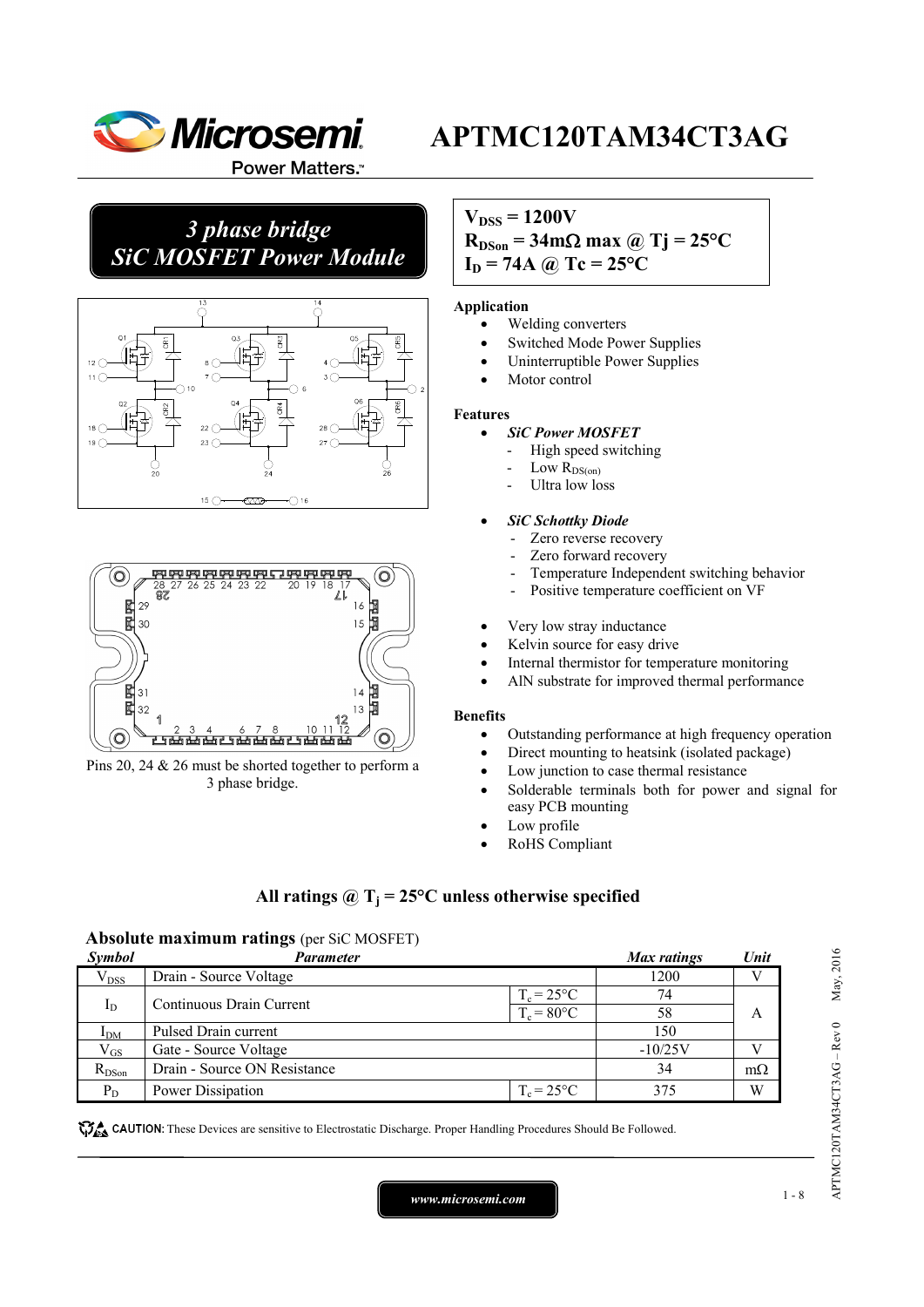

### Power Matters.<sup>\*\*</sup>

## **Electrical Characteristics** (per SiC MOSFET)

| Symbol       | <i>Characteristic</i>           | <b>Test Conditions</b>           |                     |  |     | <b>Max</b> | Unit      |
|--------------|---------------------------------|----------------------------------|---------------------|--|-----|------------|-----------|
| $I_{DSS}$    | Zero Gate Voltage Drain Current | $V_{GS} = 0V$ , $V_{DS} = 1200V$ |                     |  | 10  | 100        | $\mu A$   |
|              |                                 | $V_{GS} = 20V$                   | $T_i = 25^{\circ}C$ |  | 25  | 34         |           |
| $R_{DS(on)}$ | Drain – Source on Resistance    | $I_D = 50A$                      | $T_i = 175$ °C      |  | 52  |            | $m\Omega$ |
| $V_{GS(th)}$ | Gate Threshold Voltage          | $V_{GS} = V_{DS}$ , $I_D = 15mA$ |                     |  | 2.6 |            |           |
| $I_{GSS}$    | Gate – Source Leakage Current   | $V_{GS} = 20 V$ , $V_{DS} = 0V$  |                     |  |     | 600        | nA        |

## **Dynamic Characteristics** (per SiC MOSFET)

| <b>Symbol</b> | <i><b>Characteristic</b></i>        | <b>Test Conditions</b>                                        |                      | Min | $\mathcal{I}yp$ | <b>Max</b> | Unit               |
|---------------|-------------------------------------|---------------------------------------------------------------|----------------------|-----|-----------------|------------|--------------------|
| $C_{iss}$     | Input Capacitance                   | $V_{GS} = 0V$                                                 |                      |     | 2788            |            |                    |
| $C_{\rm oss}$ | <b>Output Capacitance</b>           | $V_{DS} = 1000V$<br>$f = 1MHz$                                |                      |     | 220             |            | pF                 |
| $C_{\rm rss}$ | Reverse Transfer Capacitance        |                                                               |                      |     | 15              |            |                    |
| $Q_{\rm g}$   | Total gate Charge                   | $V_{GS} = -5/+20V$                                            |                      |     | 161             |            |                    |
| $Q_{gs}$      | Gate – Source Charge                | $V_{Bus} = 800V$                                              |                      |     | 46              |            | nC                 |
| $Q_{gd}$      | Gate – Drain Charge                 | $I_D = 50A$                                                   |                      |     | 50              |            |                    |
| $T_{d(0n)}$   | Turn-on Delay Time                  | $V_{GS} = -5/+20V$                                            |                      |     | 21              |            |                    |
| $T_r$         | Rise Time                           | $V_{\text{Bus}} = 800V$                                       |                      |     | 19              |            |                    |
| $T_{d(off)}$  | Turn-off Delay Time                 | $I_D = 50A$<br>$R_L = 16\Omega$ ; $R_{Gext} = 20\Omega$       |                      |     | 50              |            | ns                 |
| $T_f$         | Fall Time                           |                                                               |                      |     | 30              |            |                    |
| $E_{on}$      | Turn on Energy                      | Inductive Switching<br>$V_{GS} = -5/+20V$<br>$V_{Bus} = 600V$ | $T_i = 150^{\circ}C$ |     | 1.1             |            | mJ                 |
| $E_{\rm off}$ | Turn off Energy                     | $I_D = 50A$<br>$R_{\text{Gext}} = 20\Omega$                   | $T_i = 150$ °C       |     | 0.6             |            |                    |
| $R_{Gint}$    | Internal gate resistance            |                                                               |                      |     | 1.1             |            | Ω                  |
| $R_{thJC}$    | Junction to Case Thermal Resistance |                                                               |                      |     |                 | 0.4        | $\rm ^{\circ} C/W$ |

## **Body diode ratings and characteristics** (per SiC MOSFET)

| <i>Symbol</i>            | <i>Characteristic</i>    | <b>Test Conditions</b>                                                    |                     | Min | Typ  | Max | Unit         |
|--------------------------|--------------------------|---------------------------------------------------------------------------|---------------------|-----|------|-----|--------------|
|                          | Diode Forward Voltage    | $V_{GS}$ = -5V                                                            | $T_i = 25^{\circ}C$ |     | 4    |     | $\mathbf{V}$ |
| $V_{SD}$                 |                          | $I_{SD}$ = 25A                                                            | $T_i = 175$ °C      |     | 3.5  |     |              |
| $t_{rr}$                 | Reverse Recovery Time    | $I_{SD} = 50A$ ; $V_{GS} = -5V$<br>$V_R = 800V$ ; $di_F/dt = 1000A/\mu s$ |                     |     | 45   |     | ns           |
| $\rm Q_{rr}$             | Reverse Recovery Charge  |                                                                           |                     |     | 406  |     | nC           |
| $\mathbf{I}_{\text{IT}}$ | Reverse Recovery Current |                                                                           |                     |     | 13.5 |     | А            |

*www.microsemi.com* 2-8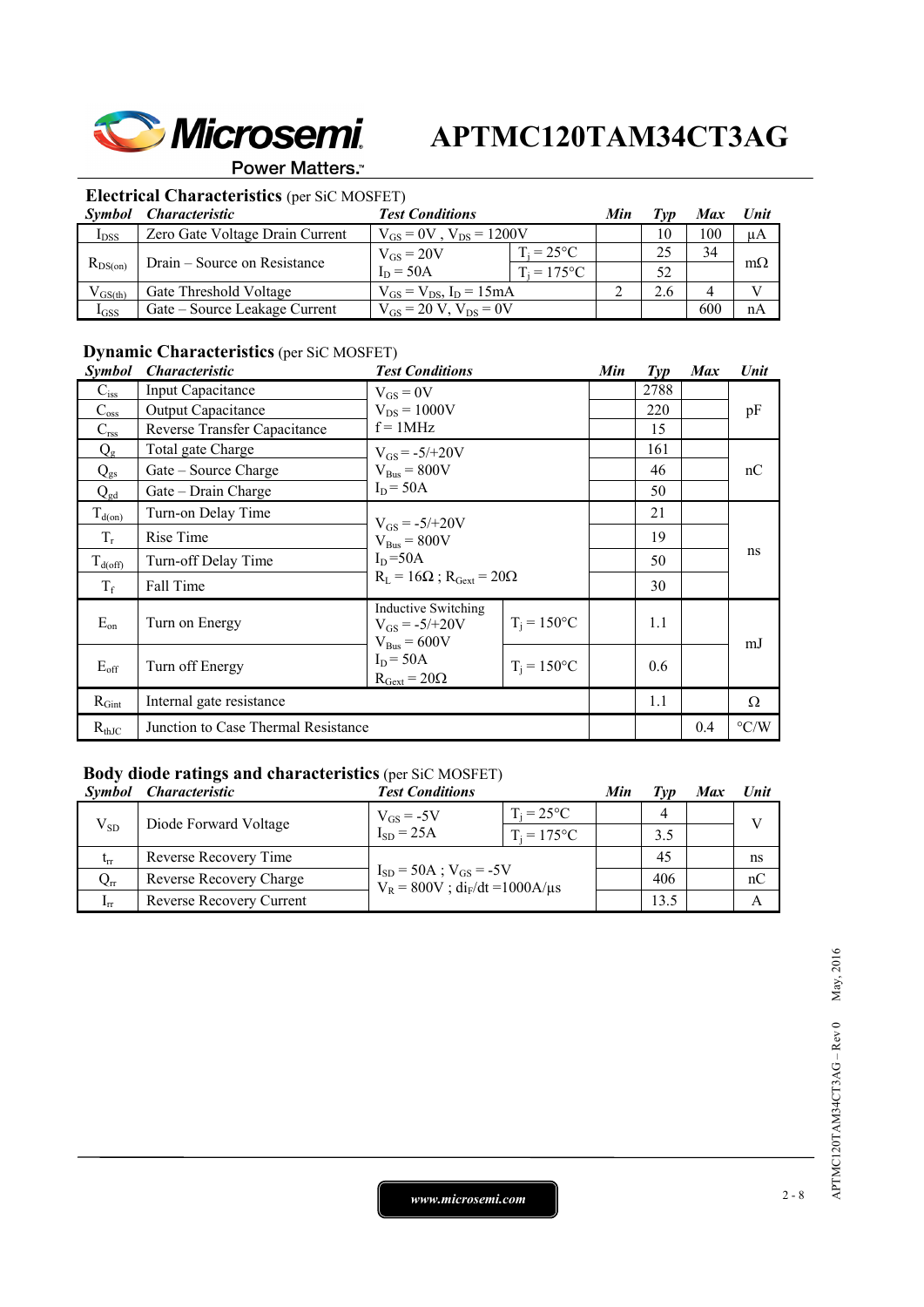

Power Matters.<sup>\*\*</sup>

## **SiC schottky diode ratings and characteristics** (per SiC diode)

| <b>Symbol</b> | <b>Characteristic</b>                                 | <b>Test Conditions</b>                              |                     | Min | $\mathcal{I}yp$ | <b>Max</b> | Unit               |                |                |     |    |     |    |
|---------------|-------------------------------------------------------|-----------------------------------------------------|---------------------|-----|-----------------|------------|--------------------|----------------|----------------|-----|----|-----|----|
| $V_{RRM}$     | Peak Repetitive Reverse Voltage                       |                                                     |                     |     |                 | 1200       | V                  |                |                |     |    |     |    |
|               |                                                       |                                                     | $T_i = 25$ °C       |     | 35              | <b>200</b> |                    |                |                |     |    |     |    |
| $I_{RRM}$     | Reverse Leakage Current                               |                                                     |                     |     | $V_R = 1200V$   |            |                    |                | $T_i = 175$ °C |     | 65 | 400 | μA |
| $I_F$         | DC Forward Current                                    |                                                     | $Tc = 100^{\circ}C$ |     | 20              |            | A                  |                |                |     |    |     |    |
|               | $V_{\rm F}$<br>$I_F = 20A$<br>Diode Forward Voltage   | $T_i = 25^{\circ}C$                                 |                     | 1.5 | 1.8             | V          |                    |                |                |     |    |     |    |
|               |                                                       |                                                     |                     |     |                 |            |                    | $T_i = 175$ °C |                | 2.2 | 3  |     |    |
| $Q_{C}$       | <b>Total Capacitive Charge</b>                        | $I_F = 20A$ , $V_R = 1200V$<br>$di/dt = 500A/\mu s$ |                     |     | 99              |            | nC                 |                |                |     |    |     |    |
| $\mathcal{C}$ | $f = 1$ MHz, $V_R = 400V$<br><b>Total Capacitance</b> |                                                     |                     | 93  |                 | pF         |                    |                |                |     |    |     |    |
|               |                                                       | $f = 1$ MHz, $V_R = 800V$                           |                     |     | 67              |            |                    |                |                |     |    |     |    |
| $R_{thJC}$    | Junction to Case Thermal Resistance                   |                                                     |                     |     |                 | 1.1        | $\rm ^{\circ} C/W$ |                |                |     |    |     |    |

### **Temperature sensor NTC** (see application note APT0406 on www.microsemi.com).

| 50<br>Resistance $\omega$ 25°C<br>$R_{25}$      | kΩ            |
|-------------------------------------------------|---------------|
| $\Delta R_{25}/R_{25}$                          | $\frac{0}{0}$ |
| 3952<br>$\Gamma_{25}$ = 298.15 K<br>$B_{25/85}$ |               |
| $\Delta B/B$<br>$T_c = 100$ °C<br>4             | $\frac{0}{0}$ |

$$
R_T = \frac{R_{25}}{\exp\left[B_{25/85}\left(\frac{1}{T_{25}} - \frac{1}{T}\right)\right]}
$$
 T: Thermistor temperature

## **Thermal and package characteristics**

|               | Symbol Characteristic                                            |             |                |       | <b>Max</b>    | Unit            |
|---------------|------------------------------------------------------------------|-------------|----------------|-------|---------------|-----------------|
| $V_{ISOL}$    | RMS Isolation Voltage, any terminal to case $t = 1$ min, 50/60Hz |             |                | 4000  |               |                 |
|               | Operating junction temperature range                             |             |                | $-40$ | 175           |                 |
| $T_{\rm JOP}$ | Recommended junction temperature under switching conditions      |             |                | $-40$ | $T_J$ max -25 | $\rm ^{\circ}C$ |
| $T_{STG}$     | Storage Temperature Range                                        |             |                | $-40$ | 125           |                 |
| $T_{C}$       | <b>Operating Case Temperature</b>                                |             |                |       | 125           |                 |
| Torque        | Mounting torque                                                  | To heatsink | M <sub>4</sub> |       |               | N.m             |
| Wt            | Package Weight                                                   |             |                |       | 110           |                 |

*www.microsemi.com* 3-8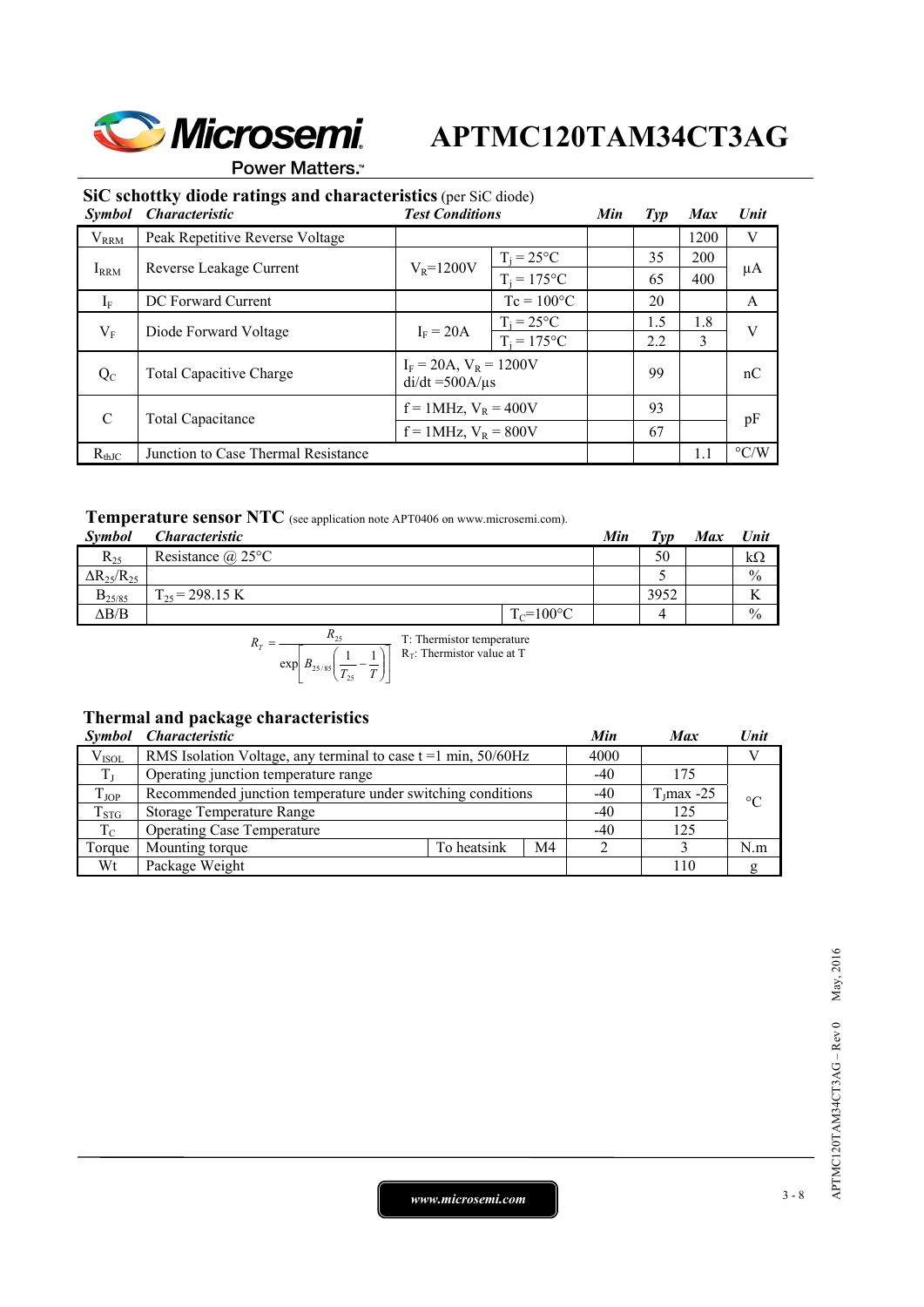

#### Package outline (dimensions in mm)



See application note 1906 - Mounting Instructions for SP3F Power Modules on www.microsemi.com

*www.microsemi.com* 4-8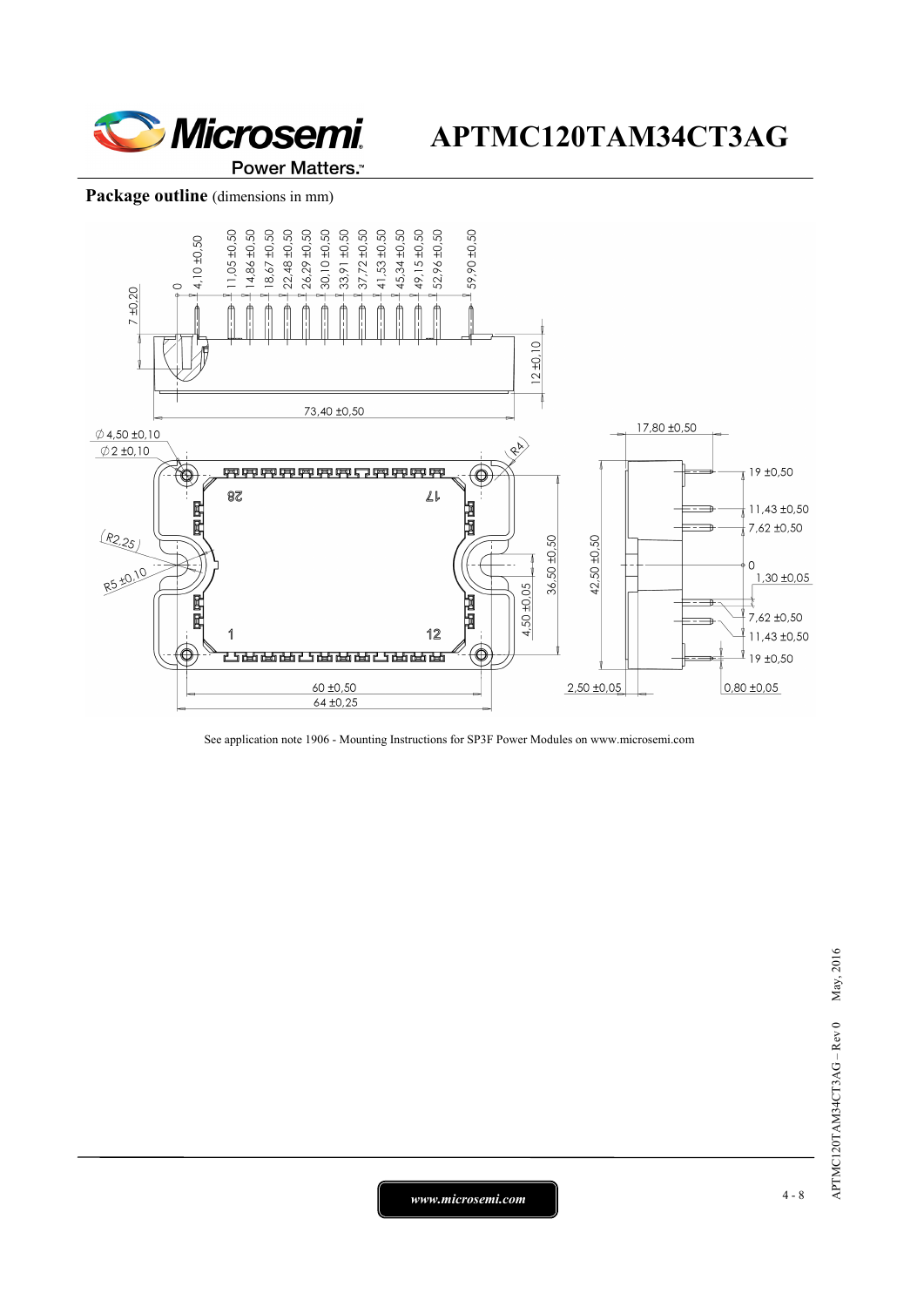

Power Matters.<sup>™</sup>

### **Typical SiC MOSFET Performance Curve**



*www.microsemi.com* 5-8

APTMC120TAM34CT3AG – Rev 0 May, 2016

APTMC120TAM34CT3AG - Rev 0

May, 2016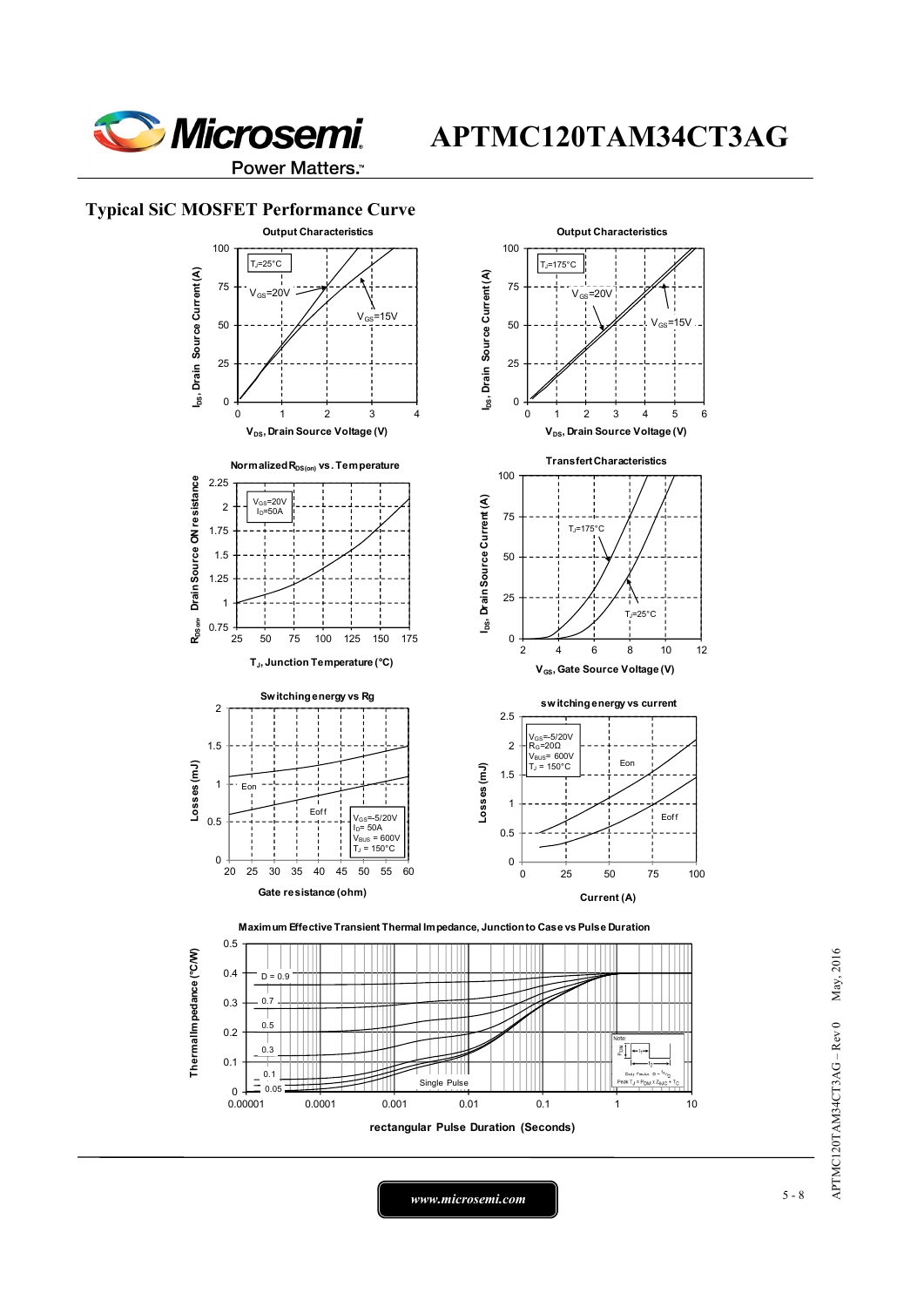





 $V_{DS}$ , Drain source voltage (V)

May, 2016 APTMC120TAM34CT3AG – Rev 0 May, 2016 APTMC120TAM34CT3AG - Rev 0

*www.microsemi.com* 6-8

-100

TJ=175°C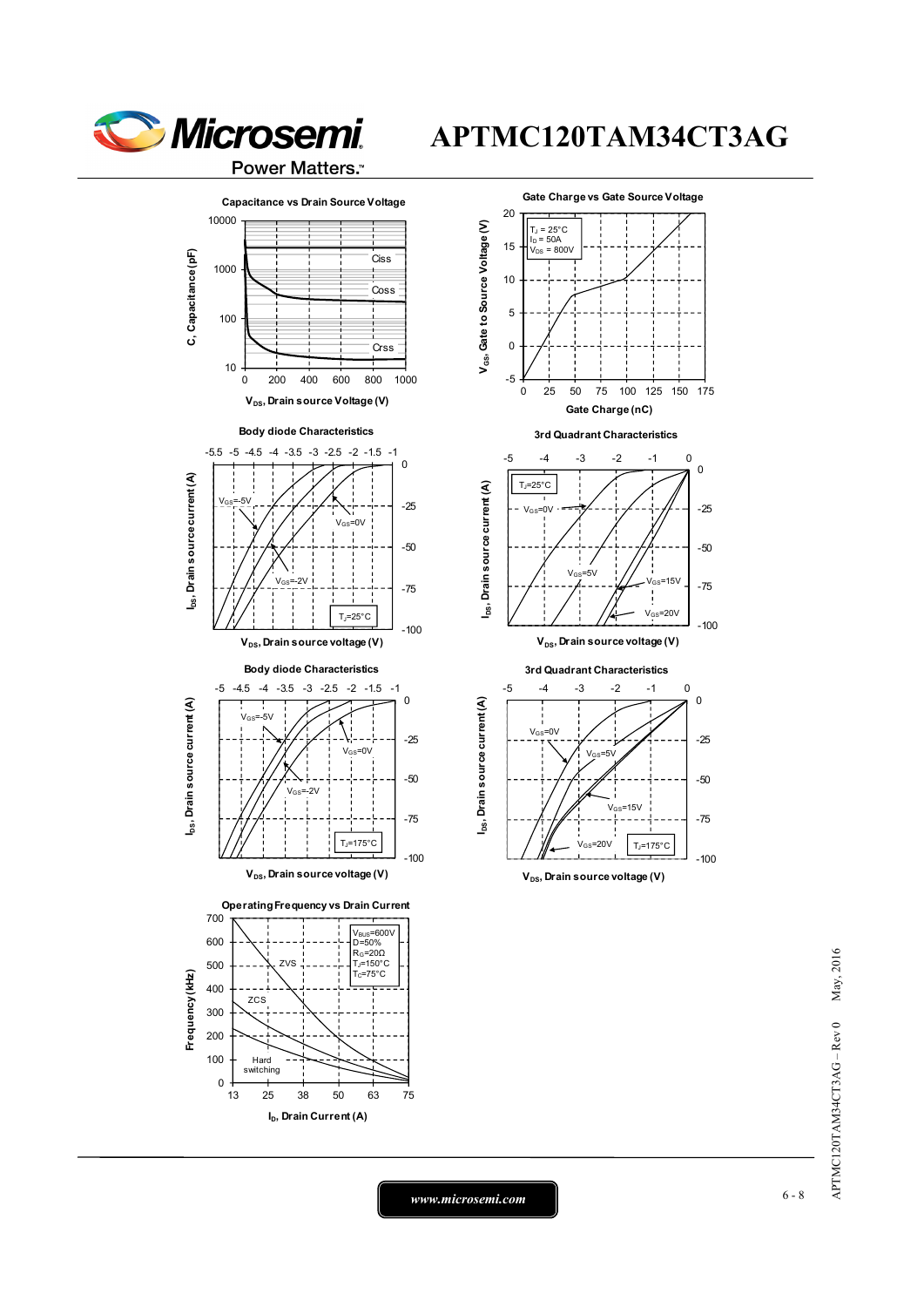

#### **Typical SiC diode Performance Curve**



May, 2016 APTMC120TAM34CT3AG – Rev 0 May, 2016 APTMC120TAM34CT3AG - Rev 0

*www.microsemi.com* 7-8